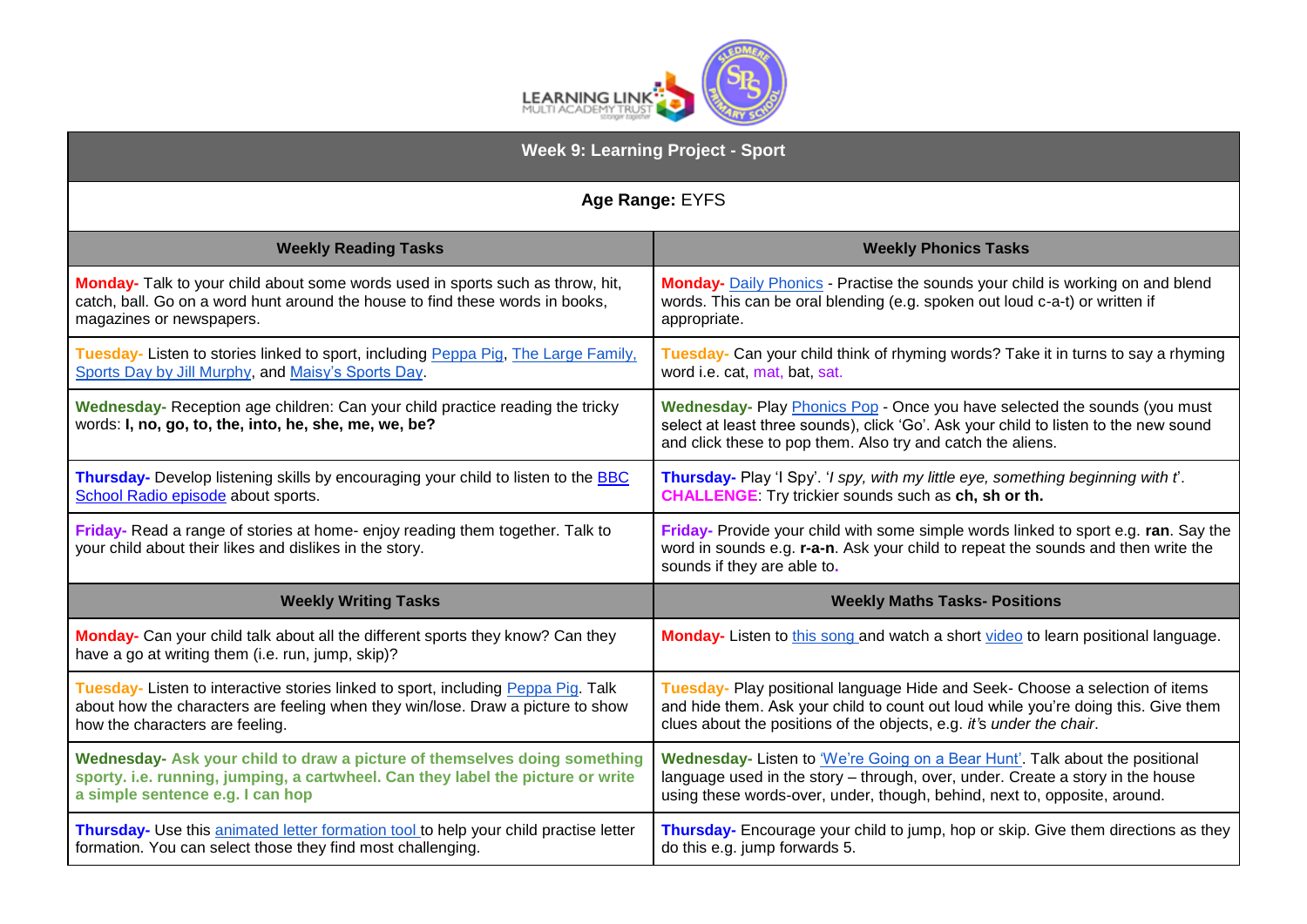**Friday-** Make a positional language picture- cut out a selection of 2d shapes. Give your child positional instructions to create a picture e.g. *put the square in the middle of your page*.

# **Learning Project - to be done throughout the week**

**The project this week aims to provide opportunities for your child to learn more about sports and games. Learning may focus on the history of sport, sporting-heroes, physical challenges and performance.** 

### **Ball Games**

• Play a game of catch with a ball - when you drop the ball, you lose a point. You could record points using a tally chart and count up who has the most points at the end. **CHALLENGE:** See if you can catch the ball standing further apart, catch with one hand or use a smaller ball.

### **Play Skittles**

● If you have a set of skittles, you're ready to go, if not you can make your own skittles using plastic bottles. Take a plastic bottle and partly fill with soil/ stones or sand to weigh it down. If you don't have plastic bottles available you could use tin cans for an alternative version. Ask your child to count how many skittles there are to begin with. Roll the ball at the skittles and ask your child to count how many they have knocked over. Can they work out how many are left? **CHALLENGE:** You could write this out as a subtraction number sentence e.g. if you start with 5 skittles and knock over 2 your child would write  $5 - 2$ . Ask them to count how many are left to find the answer  $5 - 2 = 3$ 

#### **Competition Time**

● Have a time challenge. Give your child an action to do e.g. hop, skip, jump, clap or star jump. how many can they do in one minute. Keep a record of the scores. Ask everyone in the house to have a go! Share a photograph of your time challenge on Twitter to motivate everyone to get moving using **[#TheLearningProjects](https://twitter.com/hashtag/thelearningproject)**

### **Parts of the Human Body**

• Ask your child which parts of their body they use to run? To do a handstand? Draw the parts of the body and for a challenge ask them to label them **using their phonics knowledge.**

### **Create your own Junk Modelled Football Pitch**

● Using a lid of a shoe box or similar container, help your child to cut out two holes on each end as the goals. If you have green card or paper, stick this in the base, if not you can colour in plain paper using a crayon. Draw out the marking on the pitch using crayons or felt tips. When finished, stand your football pitch on a box on the table. Using something ball-like (e.g. a sweet), take turns aiming at your partner's goal whilst the other tries to save the goal. If you score you get to eat the sweet! **CHALLENGE:** Write instructions to play your game e.g. 1. Put the ball in. 2. Flick at the goal. 3. Eat the sweet!

## **STEM Learning Opportunities #sciencefromhome**

### **Brilliant Bodies**

- Try testing your body by seeing how long you can balance for or make a reaction tester to see how good your reactions are. Download a reaction tester [here.](https://www.stem.org.uk/user/login?destination=system/files/elibrary-resources/legacy_files_migrated/29983-wellcome_trust_inthezoneathome.pdf)
- The complete resource can be downloaded [here.](https://www.stem.org.uk/resources/elibrary/resource/34276/brilliant-bodies-ages-4-5)

**Additional learning resources parents may wish to engage with**